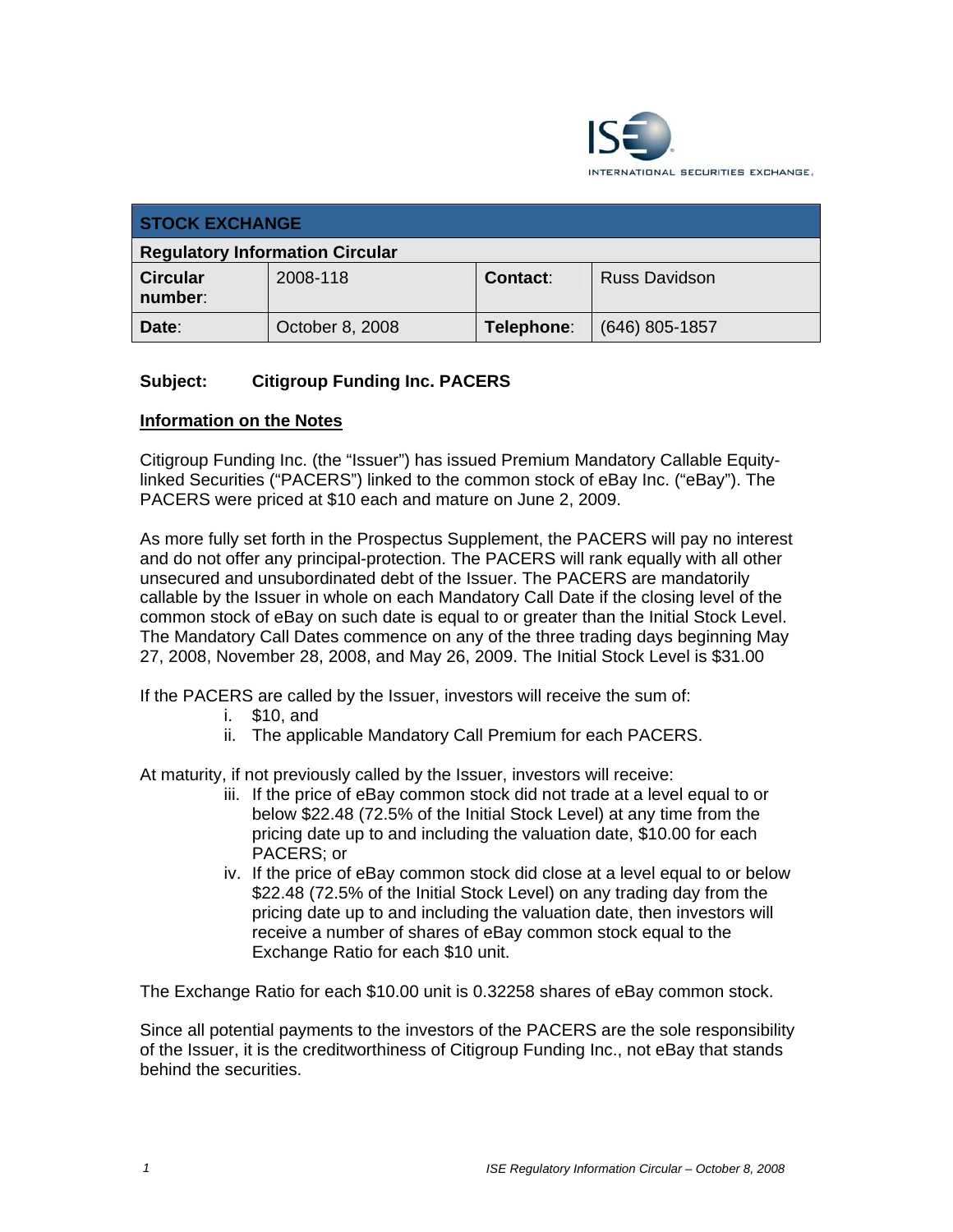Investors should note that eBay is not involved in the subject offering and has no obligation with respect to these securities whatsoever, including any obligations with respect to the principal amount to be paid at maturity, or to take the needs of the Issuer or holders into consideration.

It is expected that the market value of the PACERS will depend substantially on the value of eBay common stock and may be affected by a number of other interrelated factors including, among other things: the general level of interest rates, the volatility of eBay common stock, the time remaining to maturity, the dividend yield of eBay common stock, and the credit ratings of the Issuer.

The Trustee for the securities is The Bank of New York.

The market value of PACERS will depend substantially on the value of the common stock of eBay Inc. Other factors that will likely affect the trading value of PACERS are changes in interest rates, volatility of the underlying stock, time remaining to maturity, the credit rating of the Issuer and dividend yields on the underlying stock.

Trading in the shares on ISE is on a UTP basis and is subject to ISE equity trading rules. The shares will trade from 9:00 a.m. until 4:00 p.m. Eastern Time. Equity Electronic Access Members ("Equity EAMs") trading the shares during the Pre-Market Session are exposed to the risk of the lack of the calculation or dissemination of underlying index value or intraday indicative value ("IIV"). For certain derivative securities products, an updated underlying index value or IIV may not be calculated or publicly disseminated in the Pre-Market hours. Since the underlying index value and IIV are not calculated or widely disseminated during Pre-Market hours, an investor who is unable to calculate implied values for certain derivative securities products during Pre-Market hours may be at a disadvantage to market professionals.

Equity EAMs also should review NASD Notice to Members 03-71 for guidance on trading these products. The Notice reminds members of their obligations to: (1) conduct adequate due diligence to understand the features of the product; (2) perform a reasonable-basis suitability analysis; (3) perform customer-specific suitability analysis in connection with any recommended transactions; (4) provide a balanced disclosure of both the risks and rewards associated with the particular product, especially when selling to retail investors; (5) implement appropriate internal controls; and (6) train registered persons regarding the features, risk and suitability of these products.

#### **This Regulatory Information Circular is not a statutory Prospectus. Equity EAMs should consult the Trust's Registration Statement, SAI, Prospectus and the Fund's website for relevant information.**